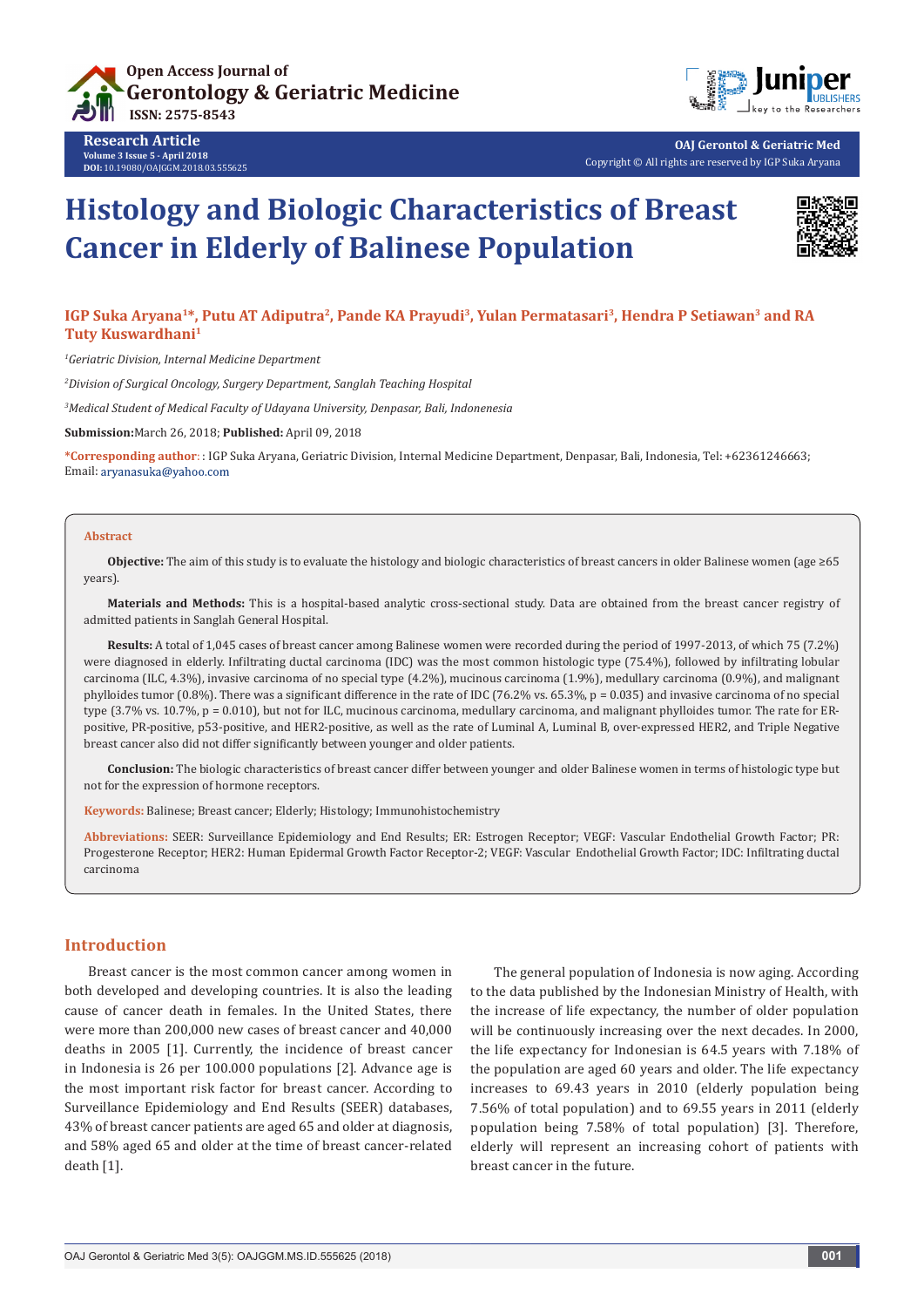Although the number of elderly patients with breast cancer is increasing, knowledge about possible differences in the biology and clinical outcomes of breast cancer according to age is limited. The relative under-enrollment of elderly patients in clinical trials is an important factor contributing to this limited knowledge [4]. In spite of the paucity of data, age is considered to be an important determinant of therapy, and the pattern of care of breast cancer patients differs depending on age [5-7]. More information about the biology and clinical features of breast cancer is needed to support the different approaches to therapy in elderly patients. Several large reviews have reported that the biology of breast cancer differs according to age, with the elderly tend to have more favorable tumor biology [8,9]. However, little is known about the biology of breast cancer among older Indonesian women, particularly of Balinese ethnicity. The aim of this study is to evaluate the biologic characteristics of breast cancer among older Balinese women.

# **Materials and Methods**

We use the breast cancer registry of Sanglah General Hospital as the source of our data. The registry is the largest hospital registry in Bali covering Balinese population in nine districts, including Denpasar, Badung, Tabanan, Negara, Gianyar, Bangli, Klungkung, Karangasem, and Buleleng. The registry also includes data from patients that reside outside the island of Bali since Sanglah General Hospital is the center of referral for East and West Nusa Tenggara region. Thus, we exclude patients who reside outside Bali. We got 1,045 cases of primary breast cancer diagnosed between the year of 1997 and 2013. Only 160 cases presented with hormone receptor status (ER, PR, HER2) and 128

**Table 1:** Breast cancer characteristics of all study population.

cases presented with p53 staining since immunohistochemistry analysis was applied since 2004 and it was costly and not covered in insurance, so not every patient could afford the examination. Only tumor with histologic type of infiltrating ductal carcinoma present with grading (n=711). We defined elderly as those who are 65 years and older. Then, we describe the characteristics for histology and grading, hormone receptor (ER, PR, HER2, p53), and IHC classification (Luminal A, B, HER2-type, Triple negative) according to the age group (elderly vs. non-elderly breast cancer). We compare the rate for breast cancer characteristics among the elderly and non-elderly or younger women. We use Statistical Packages for Social Science (SPSS ver.16) to aid the statistical analysis. The rates for each characteristic within each group of age were presented within percentage. Chi-square  $(\chi^2)$ or Fischer-Exact test was used to test for significance between 2 proportions.

# **Results**

A total of 1,045 cases of breast cancer among Balinese women of various ages were recorded during the period of 1997-2013, of which 75 (7.2%) cases were attributed to elderly (age ≥65 years). The mean age was  $45.35 \pm 8.74$  years among the younger women and 70.03±4.49 years among the older women (mean age  $\pm$  SD). The biologic characteristics of all study population were presented in Table 1. Infiltrating ductal carcinoma (IDC) was the most common histologic type, followed by infiltrating lobular carcinoma, invasive carcinoma of no special type, mucinous carcinoma, medullary carcinoma, and malignant phylloides tumor. Luminal A was the most common type of breast cancer in this study population.

|                                       | <b>Number</b> | $\frac{0}{0}$ |  |  |  |
|---------------------------------------|---------------|---------------|--|--|--|
| Total sample                          | 1,045         |               |  |  |  |
| Elderly breast cancer (EBC)           | 75            | 7.2           |  |  |  |
| Non-elderly breast cancer (NEBC)      | 970           | 92.8          |  |  |  |
| Histology $(n=1,045)$                 |               |               |  |  |  |
| <b>IDC</b>                            | 788           | 75.4          |  |  |  |
| ILC                                   | 45            | 4.3           |  |  |  |
| Invasive carcinoma of no special type | 44            | 4.2           |  |  |  |
| Mucinous carcinoma                    | 20            | 1.9           |  |  |  |
| Medullary carcinoma                   | 10            | 0.9           |  |  |  |
| Malignant phylloides tumor            | 9             | 0.8           |  |  |  |
| Hormone receptor (n=160)              |               |               |  |  |  |
| ER-positive                           | 66            | 41.2          |  |  |  |
| PR-positive                           | 63            | 39.1          |  |  |  |
| HER2-positive                         | 51            | 31.8          |  |  |  |
| P53-positive (n=128)                  | 38            | 29.7          |  |  |  |
| <b>IHC Classification (n=160)</b>     |               |               |  |  |  |
| Luminal A                             | 57            | 35.6          |  |  |  |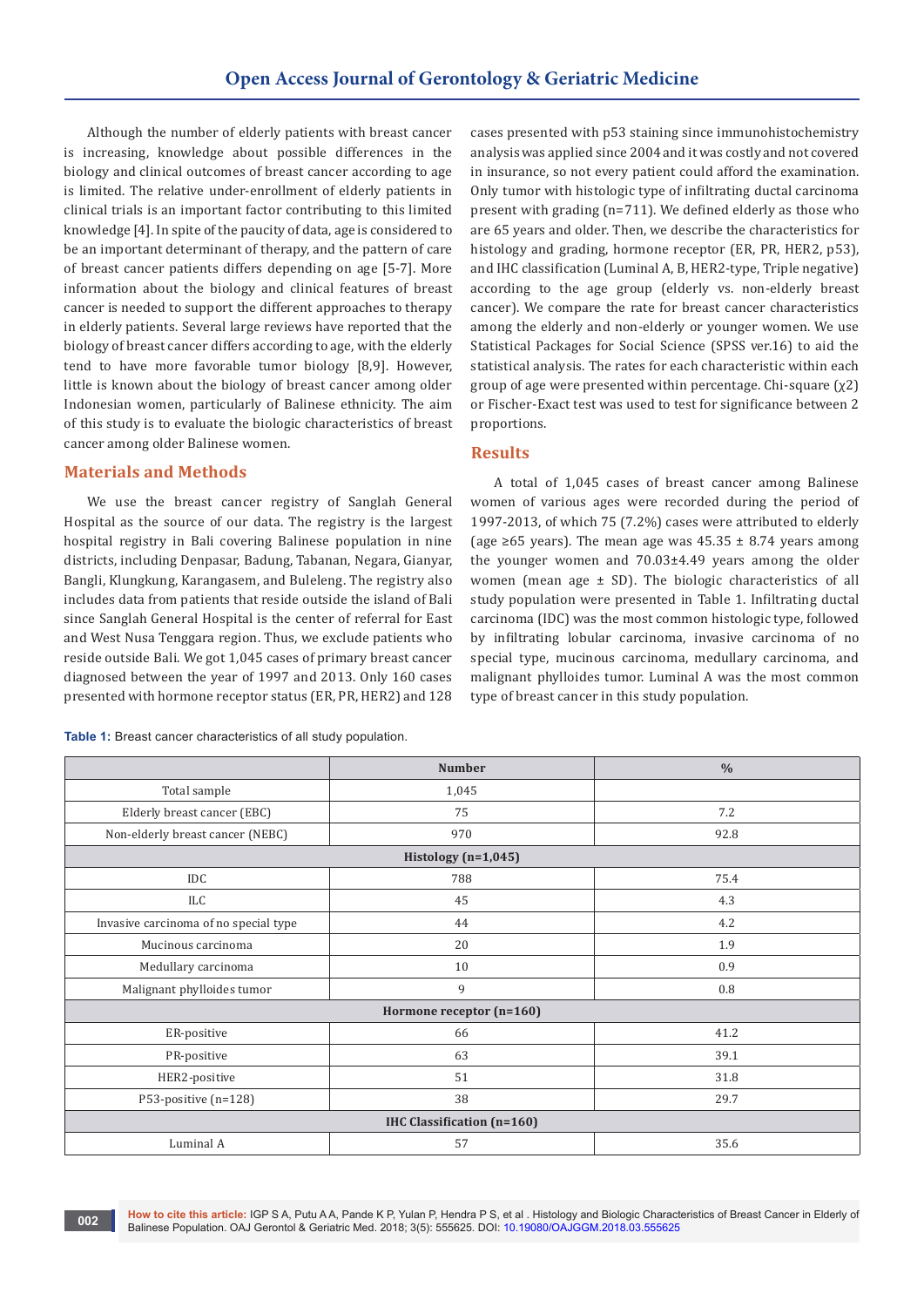# **Open Access Journal of Gerontology & Geriatric Medicine**

| Luminal B           | 20 | ل د که له |
|---------------------|----|-----------|
| Luminal C/HER2-type |    | 18.8      |
| Triple negative     | ັ  |           |

Elderly had a significantly lower rate of IDC but a higher rate of invasive carcinoma of no special type compared to younger patients. However, there was no significant difference in the rate of ILC, mucinous carcinoma, medullary carcinoma, and malignant phylloides tumor between older and younger patients. The rate of high grade IDC also did not differ significantly (Table 2). Although there was a tendency of the younger patients to had

a higher rate of positivity for the expression of estrogen receptor (ER), progesterone receptor (PR), and human epidermal growth factor receptor-2 (HER2), the results did not statistically significant. The rate of Luminal A, Luminal B, over-expressed HER2, and Triple Negative breast cancer also did not differ significantly between older and younger patients (Table 3).

**Table 2:** Histologic type according to age group.

| Age                            |             |               |                     |               |          |         |
|--------------------------------|-------------|---------------|---------------------|---------------|----------|---------|
|                                | $<65$ years |               | $\geq 65$ years old |               | $x^2$    | p-value |
|                                | No.         | $\frac{0}{0}$ | No.                 | $\frac{0}{0}$ |          |         |
| Histology $(n=1,045)$          |             |               |                     |               |          |         |
| <b>IDC</b>                     | 739         | 76.2          | 49                  | 65.3          | 4.421    | < 0.05  |
| Grade I                        | 61          | 9.2           | $\overline{4}$      | 8.7           | $0.012*$ | >0.05   |
| Grade II                       | 330         | 49.6          | 19                  | 41.3          | 1.192    | >0.05   |
| Grade III                      | 274         | 41.2          | 23                  | 50.0          | 1.369    | >0.05   |
| ILC                            | 43          | 4.4           | $\overline{2}$      | 2.7           | $0.527*$ | >0.05   |
| Invasive ca of no special type | 36          | 3.7           | 8                   | 10.7          | 8.342*   | < 0.05  |
| Mucinous carcinoma             | 19          | 2.0           | 1                   | 1.3           | $0.145*$ | >0.05   |
| Medullary carcinoma            | 10          | 1.0           | $\theta$            | 0.0           | $0.780*$ | >0.05   |
| Malignant phylloides tumor     | 8           | 0.8           |                     | 1.3           | $0.211*$ | >0.05   |

\*Fisher-Exact test.

Number of sample that presented with grading was 711, 665 in the younger group and 46 in the older group.

**Table 3:** Expression of hormone receptors and IHC profiling according to age group.

| Age                                    |           |               |                  |               |           |         |
|----------------------------------------|-----------|---------------|------------------|---------------|-----------|---------|
|                                        | <65 years |               | $\geq 65$ years  |               | <b>FE</b> | p-value |
|                                        | No.       | $\frac{0}{0}$ | No.              | $\frac{0}{0}$ |           |         |
| Hormone receptor<br>$(n=160)$          | 151       |               | 9                |               |           |         |
| ER-positive                            | 63        | 41.7          | 3                | 33.3          | 0.245     | >0.05   |
| ER-negative                            | 88        | 58.3          | 6                | 66.7          |           |         |
| PR-positive                            | 60        | 39.5          | 3                | 33.3          | 0.134     | >0.05   |
| PR-negative                            | 91        | 60.5          | 6                | 66.7          |           |         |
| HER2-positive                          | 50        | 33.1          | $\mathbf{1}$     | 11.1          | 1.902     | >0.05   |
| HER2-negative                          | 101       | 66.9          | 8                | 88.9          |           |         |
| P53-positive                           | 36        | 29.7          | 2                | 28.6          | 0.127     | >0.05   |
| P53-negative                           | 85        | 70.3          | 5                | 71.4          |           |         |
| <b>IHC</b> Classification<br>$(n=160)$ | 151       |               | 9                |               |           |         |
| Luminal A                              | 53        | 35.1          | $\overline{4}$   | 44.4          | 0.321     | >0.05   |
| Luminal B                              | 20        | 13.2          | $\boldsymbol{0}$ | 0.0           | 1.354     | >0.05   |
| Luminal C/HER2-<br>type                | 29        | 19.2          | $\mathbf{1}$     | 11.2          | 0.363     | >0.05   |
| Triple negative                        | 49        | 32.5          | $\overline{4}$   | 44.4          | 0.548     | >0.05   |

**How to cite this article:** IGP S A, Putu A A, Pande K P, Yulan P, Hendra P S, et al . Histology and Biologic Characteristics of Breast Cancer in Elderly of **Balinese Population. OAJ Gerontol & Geriatric Med. 2018; 3(5): 555625. DOI: [10.19080/OAJGGM.2018.03.555625](http://dx.doi.org/10.19080/OAJGGM.2018.03.555625) <b>DOI:** 10.19080/OAJGGM.2018.03.555625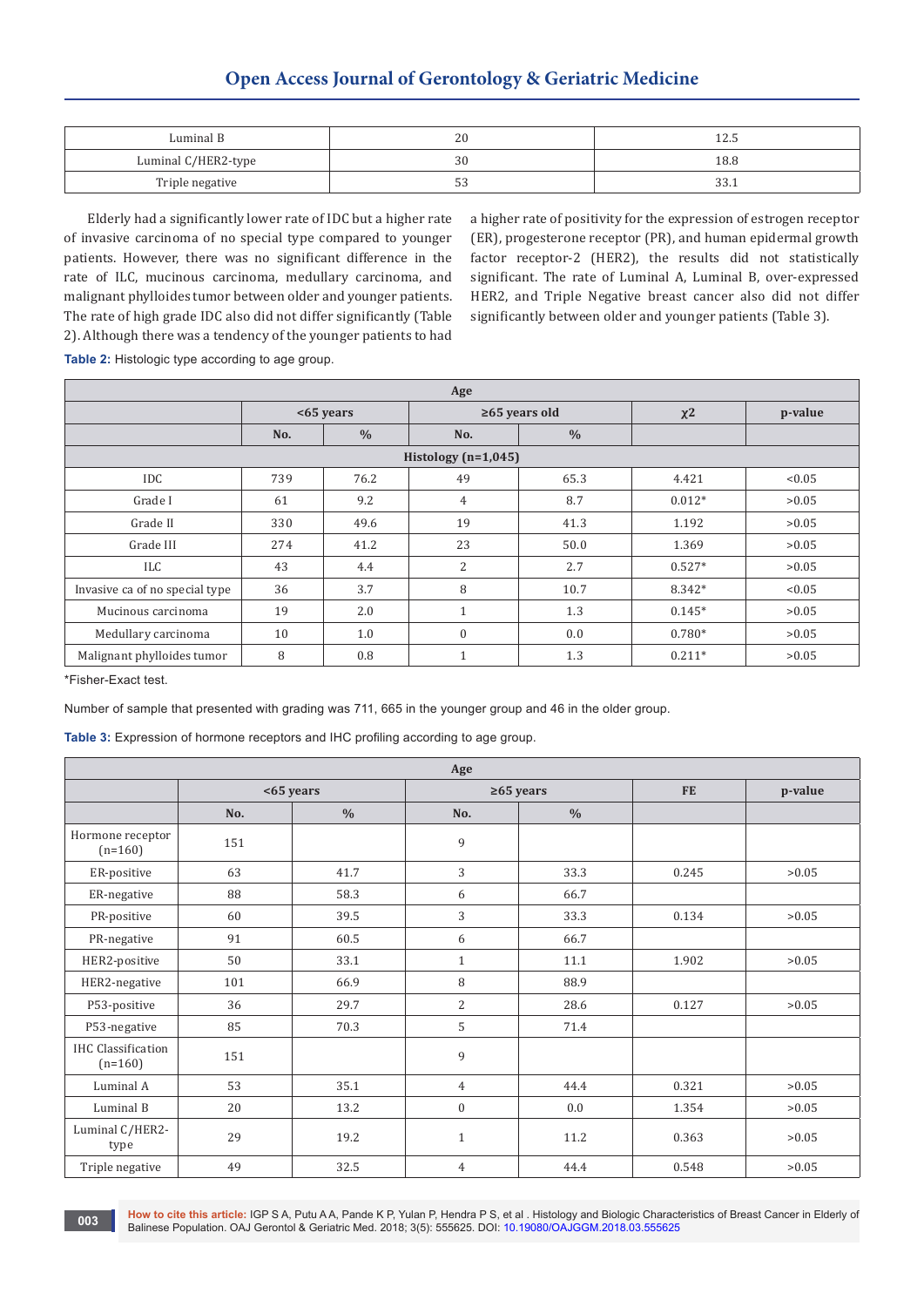#### FE: Fischer-Exact test

Number of sample that presented with p53 staining was 128, 121 in the younger group and 7in the older group.

### **Discussion**

Our results suggest that biologic characteristics of breast cancer in older Balinese women are different compared with the younger women. We found a statistically significant difference in the rate of certain histologic subtypes. Older women in our study had a lower rate of IDC but higher rate for invasive carcinoma of no special type. Although there was a tendency for higher rate of mucinous and lobular carcinoma (histologic subtype which are associated with more indolent growth and progression) among older women, these results were not statistically significant. For the expression of certain protein markers (ER, PR, HER2, p53) as well as immunohistochemistry profile, we found no statistically significant difference between older and younger women.

Several large epidemiologic studies involving thousands of patients in North America and Europe confirmed that the biology of breast cancer in elderly patients appears to be different than in young women, with different molecular markers and a slower, more-indolent pattern of growth and progression. In a study involving more than 3,200 patients in Europe and 800 patients from the Massachusetts General Hospital, various prognostic markers were compared according to age [8]. They found no significant association between age and histology (ductal vs. lobular) or tumor stage at diagnosis, although there were significant correlations between age and expression of hormone receptors. They found that estrogen receptor (ER) expression, a known biomarker of improved prognosis, correlated positively with age. ER positivity was observed in 40% of patients aged 40, in 60% of patients aged 60, and in more than 70% of patients aged 80 (p-value <0.001). HER-2 overexpression, a known poor prognostic indicator, correlated inversely with age, with 29% positivity in those younger than 40, 17% in those aged 40-60, 14% in those aged 60-70, and only 9% in those aged ≥70 years (p-value <0.001). No significant association between age and markers of angiogenesis or invasion, i.e. vascular endothelial growth factor (VEGF), cathepsin D, and uroplasminogen activator.

In a study involving 50,828 and 256,287 women with invasive breast cancer in the San Antonio Breast Cancer and SEER (Surveillance, Epidemiology, and End Results) databases in United States, biologic characteristics of breast cancer are more favorable in older women compared with the younger women[9]. In San Antonio database, the rate of positivity for estrogen receptors increased from 83% in patients 55-64 years old to 87% in patients 65-74 years old to 90% in patients 75-84 years old to 91% in patients ≥85 years old (p<.001). Older women had higher rate of tumors that were diploid, had a low S-phase fraction and normal p53, and were negative for epidermal growth factor receptor and c-erbB2 compared with the younger

women. The SEER database also supported similar correlations between age and biologic characteristics [9]. However, in both San Antonio and SEER databases, they observed no statistically significant differences in histological subtype, although there was a trend toward more-lobular and mucinous types (which are associated with more-indolent disease).

However, many of the large studies investigating the biologic characteristics among older women use younger women (age < 60 years) as a control group. In our study, the mean age for the younger group was 45.35±8.74 years (mean±SD). Only few that investigates the correlation between increasing age and the tumor characteristics among the very old patients. In a study involving 49,616 women from SEER-Medicare data set, the investigator examine the tumor characteristics of women age 80 years or older (80-84, 85-89, and ≥90 years) with stage I/II breast cancer compared with younger women (age 67-79 years). They reported that tumor characteristics (i.e. histology, grade, hormone receptivity) were similar across age groups [10]. However, the youngest women in this study were older than most women included in other studies. This study suggested that it is possible that tumors present with more favorable characteristics with older age but beyond age 67 years, these differences are negligible[10]. Other studies have also demonstrated that there were no correlations between increasing age and hormone receptor positivity among women older than 70 years [11,12].

Our study population was of Balinese ethnicity, and therefore are Asians. Asians may have a different tumor characteristics compared to Caucasians or Africans. One study has reported that breast cancer characteristics indeed differ according to race and ethnicity [13]. They reported that relative to non-Hispanic white women, Asians women (Filipinos, Chinese, Koreans, Vietnamese, Indian/Pakistanis) who live in the United States have a greater risk of presenting with biologic characteristics that associated with a poorer prognosis. Asian women had 1.2- to 2.6-fold elevation in the risk of having either ER-negative or PR-negative tumor. Asian women also had 20-70% reductions in the risk of having lobular and/or ductal carcinoma (except for Indians/ Pakistanis). Among Filipino and Chinese women, there were even 1.3- to 3.4-fold increases in risk of mucinous carcinoma [13]. In a study involving 280 Chinese women with invasive breast cancer, it was reported that the immunohistochemical typing characteristics of the elderly and youths were different [14].

Race/ethnicity may play a significant role to the expression of certain breast cancer phenotype. The role may be attributed to the difference in genetics and lifestyle among the races. We have known that nulliparity/late age at first live birth, early age at menarche, and higher body mass index have been associated with an increased risk of developing an ER-positive tumor, but a decreased risk of developing an ER-negative tumor [15-18]. There was a tendency for Balinese women to be married young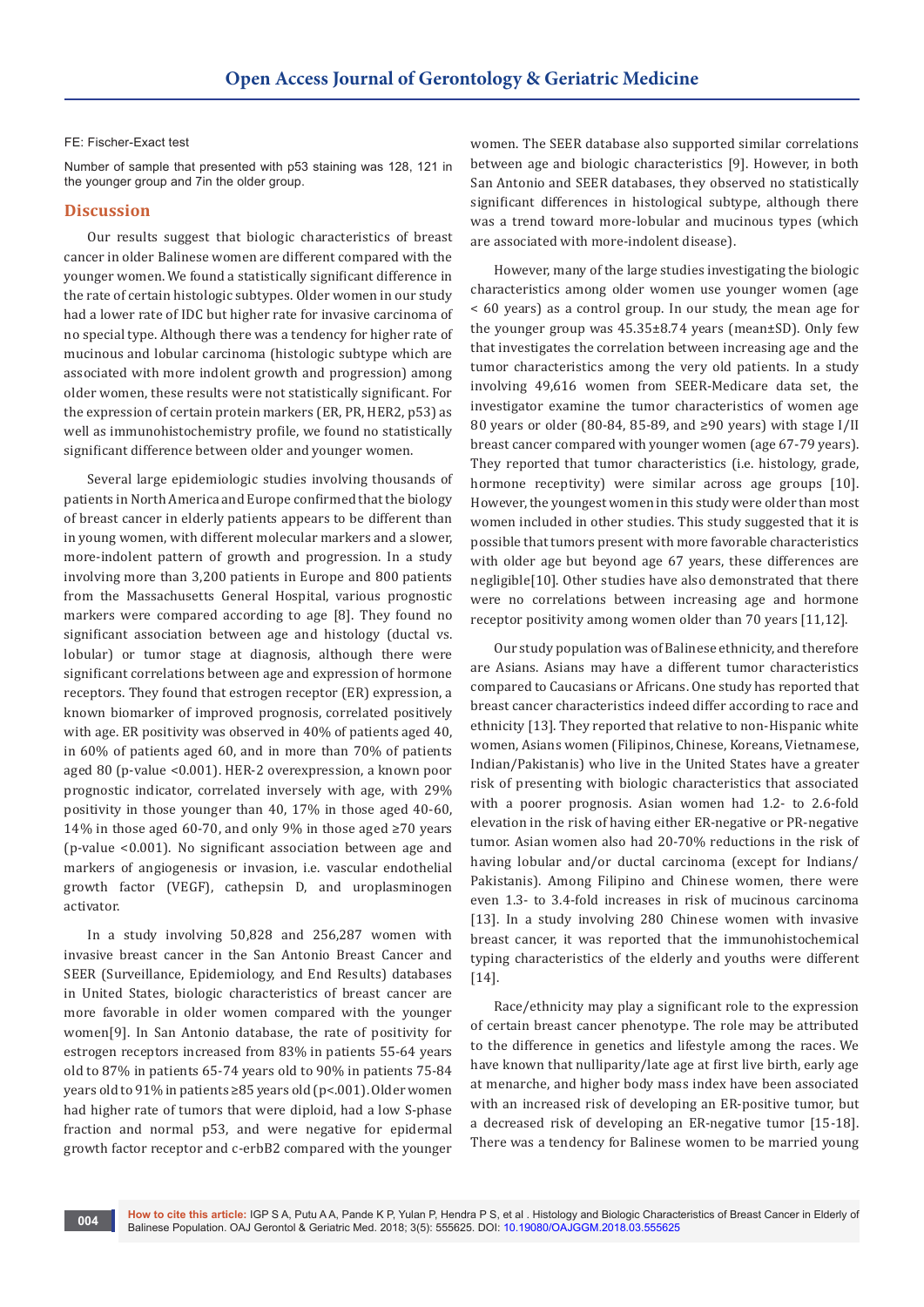and being multipara. Unfortunately, data about parity, age at menarche, body mass index, or other factors associated with the hormonal status are still lacking in our registry.

However, there are several limitations to our study. Our study is a hospital-based cross-sectional study that used data from a hospital registry. The number of elderly breast cancer in our registry is far smaller than the number of non-elderly breast cancer. The number of patients that present with result from immunohistochemistry analysis is even smaller since not every patient can afford the examination. On the other hand, we are not sure of how many percent of Balinese population are covered in our registry since our registry is a hospital registry that rely its data source solely from the admitted patients. Thus, Balinese women with breast cancer that are not admitted to Sanglah General Hospital will not be included in our registry. Our study population may be less representative to the general population of women with breast cancer. Further efforts to increase the number of sample are needed in the future study.

# **Conclusion**

The biologic characteristics of breast cancer differ between younger and older Balinese women in terms of histologic type but not for the expression of hormone receptors. Future study involving a larger number of elderly diagnosed with breast cancer is needed to further understand the exact correlation between age and breast cancer characteristics among the elderly of Balinese population.

# **Acknowledgement**

The authors present their thanks to Made Utari Rimayanti who kindly helped in spell-checking and grammar checking of the manuscript.

## **References**

- 1. [\(2014\) Surveillance Epidemiology and End Results \(SEER\) Cancer](http://seer.cancer.gov/csr/1975_2002/)  [Statistics Review 1975-2002, based on SEER data submission.](http://seer.cancer.gov/csr/1975_2002/)
- 2. [\(2007\) Dinas Kesehatan Nasional. Data penderita kanker payudara di](http://www.depkes.go.id/index.php/berita/press-release/1060-jikatidak-dikendalikan-26-juta-orang-di-dunia-menderita-kanker-.html.)  [Indonesia.](http://www.depkes.go.id/index.php/berita/press-release/1060-jikatidak-dikendalikan-26-juta-orang-di-dunia-menderita-kanker-.html.)
- 3. (2013) Data and Information Center Indonesian Ministry of Health. Gambaran Kesehatan Lanjut Usia di Indonesia. Buletin Jendela Data dan Informasi Kesehatan. Jakarta: Bakti Usadha, pp.1-18.
- 4. Goodwin JS, Hunt WC, Humble CG, Key CR, Samet JM (1988) Cancer treatment protocols. Who gets chosen? Arch Intern Med 148: 2258- 2260.
- 5. [Bergman L, Kluck HM, Van Leeuwen FE, Crommelin MA, Dekker G, et al.](https://www.ncbi.nlm.nih.gov/pubmed/1515270)  [\(1992\) The influence of age on treatment choice and survival of elderly](https://www.ncbi.nlm.nih.gov/pubmed/1515270)

[breast cancer patients in south-eastern Netherlands: a population](https://www.ncbi.nlm.nih.gov/pubmed/1515270)[based study. Eur J Cancer 28\(9\): 1475-1480.](https://www.ncbi.nlm.nih.gov/pubmed/1515270)

- 6. [Rijke JM, Schouten LJ, Schouten HC, Jager JJ, Koppejan AG, et al. \(1996\)](https://www.ncbi.nlm.nih.gov/pubmed/8905025)  [Age-specific differences in the diagnostics and treatment of cancer](https://www.ncbi.nlm.nih.gov/pubmed/8905025)  [patients aged 50 years and older in the province of Limburg, The](https://www.ncbi.nlm.nih.gov/pubmed/8905025)  [Netherlands. Ann Oncol 7\(7\): 677-685.](https://www.ncbi.nlm.nih.gov/pubmed/8905025)
- 7. [Goodwin JS, Hunt WC, Samet JM \(1993\) Determinants of cancer](https://www.ncbi.nlm.nih.gov/pubmed/8319193)  [therapy in elderly patients. Cancer 72\(2\): 594-601.](https://www.ncbi.nlm.nih.gov/pubmed/8319193)
- 8. [Eppenberger Castori S, Moore DH Jr, Thor AD \(2002\) Age associated](https://www.ncbi.nlm.nih.gov/pubmed/12200028)  [biomarker profiles of human breast cancer. Int J Biochem Cell Biol](https://www.ncbi.nlm.nih.gov/pubmed/12200028)  [34\(11\): 1318-1330.](https://www.ncbi.nlm.nih.gov/pubmed/12200028)
- 9. [Diab SG, Elledge RM, Clark GM \(2000\) Tumor characteristics and](https://www.ncbi.nlm.nih.gov/pubmed/10749910)  [clinical outcome of elderly women with breast cancer. J Natl Cancer](https://www.ncbi.nlm.nih.gov/pubmed/10749910)  [Inst 92\(7\): 550-556.](https://www.ncbi.nlm.nih.gov/pubmed/10749910)
- 10. [Schonberg MA, Marcantonio ER, Li D, Silliman RA, Ngo L, et al. \(2010\)](https://www.ncbi.nlm.nih.gov/pubmed/20308658)  [Breast Cancer Among the Oldest Old: Tumor Characteristics, Treatment](https://www.ncbi.nlm.nih.gov/pubmed/20308658)  [Choices, and Survival. J Clin Oncol 28\(12\): 2038-2045.](https://www.ncbi.nlm.nih.gov/pubmed/20308658)
- 11. Gazetas P, Estabrook A, O Neil J (1992) Importance of adequate staging and of hormone receptors in women older than age 70 with breast cancer. Ann Surg 216: 22-26.
- 12. Ferno M, Borg A, Johansson U (1990) Estrogen and progesterone receptor analyses in more than 4,000 human breast cancer samples: A study with special reference to age at diagnosis and stability of analyses-Southern Swedish Breast Cancer Study Group. Acta Oncol 29(2): 129-135.
- 13. [Li CI, Malone KE, Daling JR \(2002\) Differences in Breast Cancer](https://www.ncbi.nlm.nih.gov/pubmed/12101106)  [Hormone Receptor Status and Histology by Race and Ethnicity among](https://www.ncbi.nlm.nih.gov/pubmed/12101106)  [Women 50 Years of Age and Older. Cancer Epidemiol Biomarkers](https://www.ncbi.nlm.nih.gov/pubmed/12101106)  [Prev11\(7\): 601-607.](https://www.ncbi.nlm.nih.gov/pubmed/12101106)
- 14. [Ji H, Ai N, Li Q, Zhang K, Di W \(2014\) Clinical pathologies of breast](https://www.ncbi.nlm.nih.gov/pmc/articles/PMC4048501/)  [cancer in the elderly and youths and their prognosis. Park J Med Sci](https://www.ncbi.nlm.nih.gov/pmc/articles/PMC4048501/)  [30\(3\): 535-538.](https://www.ncbi.nlm.nih.gov/pmc/articles/PMC4048501/)
- 15. [McGuire WL, Clark GM \(1992\) Prognostic factors and treatment](http://www.nejm.org/doi/full/10.1056/NEJM199206253262607)  [decisions in axillary-node-negative breast cancer. N Engl J Med 326:](http://www.nejm.org/doi/full/10.1056/NEJM199206253262607) [1756-1761.](http://www.nejm.org/doi/full/10.1056/NEJM199206253262607)
- 16. [Potter JD, Cerhan JR, Sellers TA, McGovern, PG, Drinkard C, et al. \(1995\)](https://www.ncbi.nlm.nih.gov/pubmed/7655325)  [Progesterone and estrogen receptors and mammary neoplasia in the](https://www.ncbi.nlm.nih.gov/pubmed/7655325)  [Iowa Women's Health Study: how many kinds of breast cancer are](https://www.ncbi.nlm.nih.gov/pubmed/7655325)  [there? Cancer Epidemiol Biomark Prev 4\(4\): 319-26.](https://www.ncbi.nlm.nih.gov/pubmed/7655325)
- 17. [Enger SM, Ross RK, Paganini-Hill A, Carpenter CL, Bernstein L. \(2000\)](http://cebp.aacrjournals.org/content/9/7/681)  [Body size, physical activity, and breast cancer hormone receptor status:](http://cebp.aacrjournals.org/content/9/7/681)  [results from two case-control studies. Cancer Epidemiol Biomark 9\(7\):](http://cebp.aacrjournals.org/content/9/7/681)  [681-87.](http://cebp.aacrjournals.org/content/9/7/681)
- 18. [Huang WY, Newman B, Millikan RC, Schell MJ, Hulka BS, et al. \(2000\)](https://www.ncbi.nlm.nih.gov/pubmed/10752798)  [Hormone-related factors and risk of breast cancer in relation to](https://www.ncbi.nlm.nih.gov/pubmed/10752798)  [estrogen receptor and progesterone receptor status. Am J Epidemiol](https://www.ncbi.nlm.nih.gov/pubmed/10752798)  [151\(7\): 703-714.](https://www.ncbi.nlm.nih.gov/pubmed/10752798)